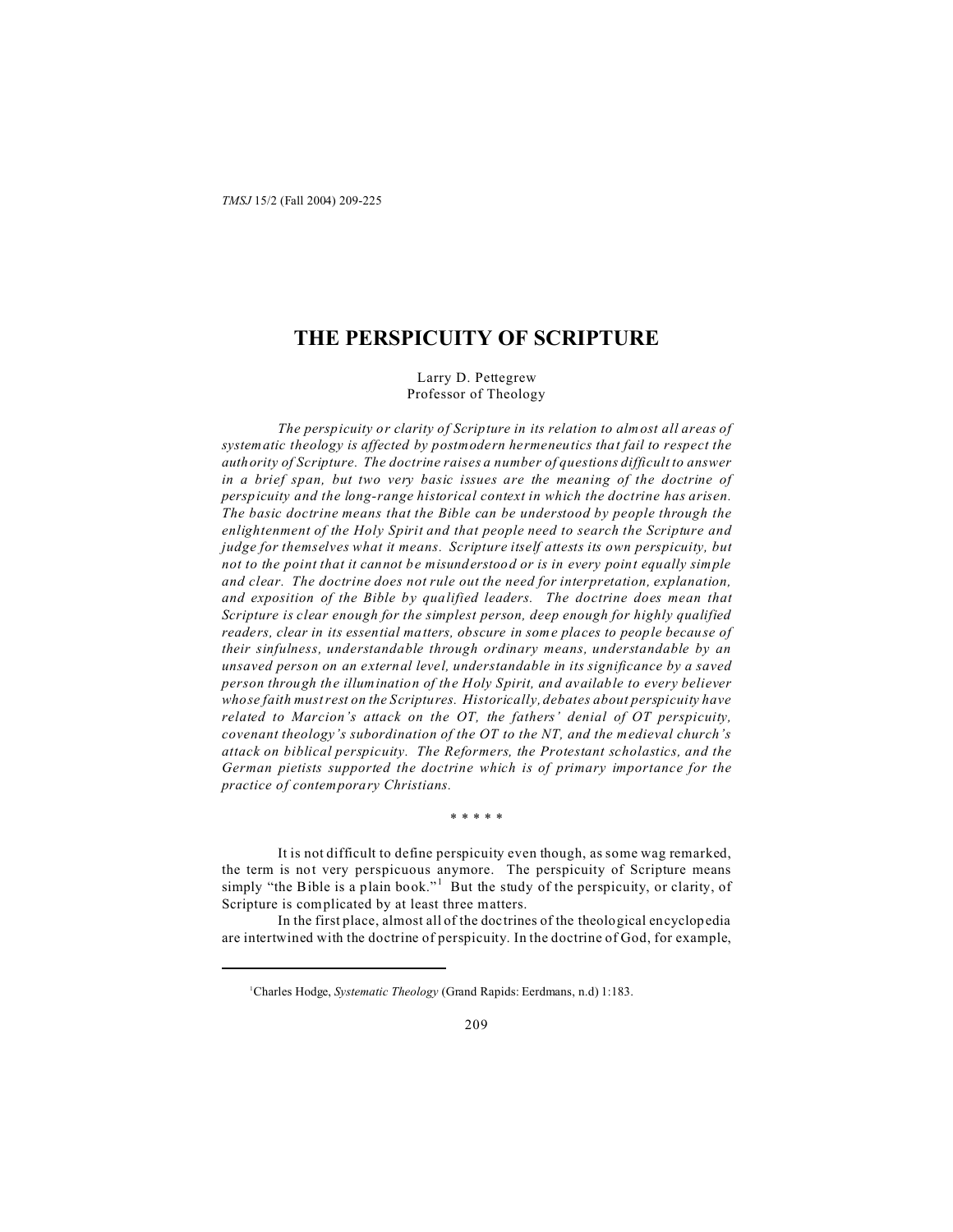#### 210 *The Master's Seminary Journal*

is God incomprehensible, as most evangelical theologies teach? And if so, how does He accommodate Himself to mankind in order to make Himself and His revelation clear? Concerning the doctrine of man, how does man's creation in the likeness of God relate to the clarity of Scripture? In the doctrine of sin, how did man's fall into sin and his subsequent condition of depravity keep him from understanding clearly God's communication to him in the holy writ? As to pneumatology, how does the Holy Spirit's illumination make Scripture clear?<sup>2</sup> Or in the doctrine of the Bible, what is the relationship of translation theory to Scripture's clarity?

Second, the doctrine of the perspicuity of Scripture is complicated by the vociferous antagonism of the postmodern critics of biblical authority. This antagonism is especially noticeable in the field of postmodern hermeneutics. A defender of the clarity of Scripture, James Patrick Callahan, writes, "There is a sincere distrust of perspicuity, and a praise of obscurity, afoot in modern [i.e., contemporary] hermeneutics. . . . Perspicuity is quickly and easily missed as nothing more than an illusion, a fideistic commitment to a religious fallacy...."<sup>3</sup> Standing on the philosophical shoulders of Immanuel Kant, these postmodern philosophers insist that clarity of meaning is only to be found in the reader, not in the text itself.<sup>4</sup>

In the third place, saying that "the Bible is a plain book" raises a number of practical questions. Callahan asks,

In what way is Scripture clear? In its language, its translation, its every word, its expression of the authors' intent, its reference to historical matters, its narration of its story? And what makes one text so easily understood and others so obscure? Isn't all writing intended to be clear, and all communication meant to be understood? And if so, what is special, if anything, about the Bible's clarity? And another important question follows: To whom is Scripture clear? To Christians only, to the critically educated, to church authorities like pastors or bishops, or to anyone at all?<sup>5</sup>

All of these questions cannot be answered in a brief essay. Therefore, this study has a twofold purpose. First the meaning of the doctrine of the perspicuity of Scripture will be investigated; and second, some key debates over perspicuity will be identified in their historical context.

<sup>2</sup>The illumination by the Holy Spirit is a major part of the doctrine of the perspicuity of Scripture. This article, however, is focused on other basic biblical and historical issues.

<sup>3</sup> James Patrick Callahan, "*Claritas Scripturae*: The Role of Perspicuity in Protestant Hermeneutics," *JETS* 39/3 (September 1996):362.

<sup>4</sup>But Kevin Vanhoozer is correct: "Precisely because they have authors, texts don't mean just anything. The author's will acts as a control on interpretation. Thanks to an author's willing this rather than that, we can say that there is a definite meaning in texts prior to reading and interpretation. As God's will structures the universe, so the author's will structures the universe of discourse" (Kevin J. Vanhoozer, *Is There a Meaning in This Text* [Grand Rapids: Zondervan, 1998] 47). See further, Robert Thomas' article in this issue.

<sup>5</sup> James Patrick Callahan, *The Clarity of Scripture* (Downers Grove, Ill: InterVarsity, 2001) 11. Callahan has done the most work on perspicuity in recent years, and his article and book have been of considerable help in the preparation of the first part of this article.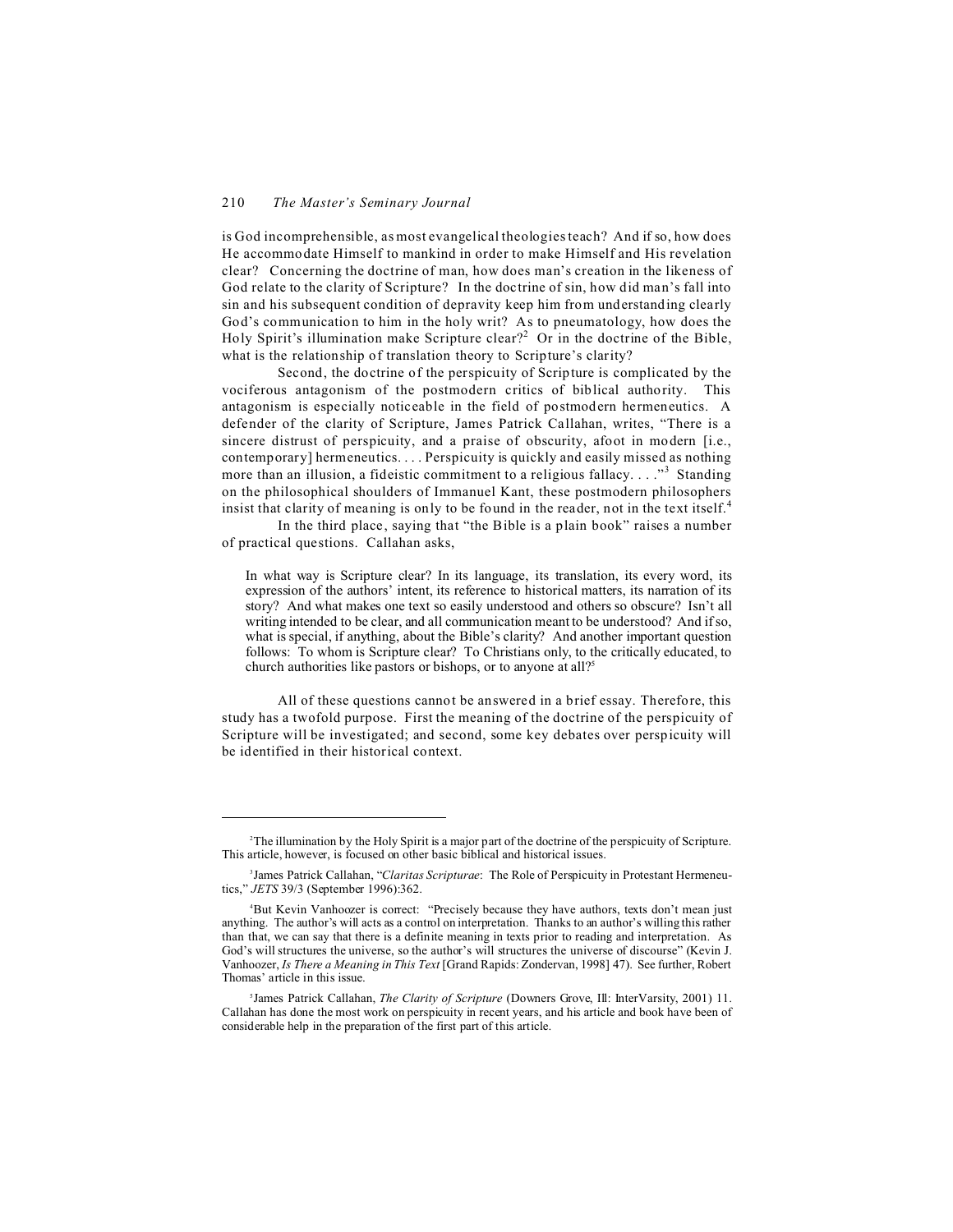# **THE MEANING OF THE PERSPICUITY OF SCRIPTURE**

#### **Definition of Perspicuity**

What does the assertion, "the Bible is a plain book," mean? In further explanation, Hodge writes, "Protestants hold that the Bible, being addressed to the people, is sufficiently perspicuous to be understood by them, under the guidance of the Holy Spirit; and that they are entitled and bound to search the Scripture, and to judge for themselves what is its true meaning."<sup>6</sup> His son and successor at Princeton Seminary affirmed, "[T]he Scriptures are in such a sense *perspicuous* that all that is necessary for man to know, in order to his salvation or for his practical guidance in duty, may be learned therefrom, and that they are designed for the personal use and are adapted to the instruction of the unlearned as well as the learned."<sup>7</sup> Even more clearly, Callahan explains,

Scripture can be and is read with profit, with appreciation and with transformative results. It is open and transparent to earnest readers; it is intelligible and comprehensible to attentive readers. Scripture itself is coherent and obvious. It is direct and unambiguous as written; what is written is sufficient. Scripture's concern or focal point is readily presented as the redemptive story of God. It displays a progressively more specific identification of that story, culminating in the gospel of Jesus Christ. All this is to say: Scripture is clear about what it is about.<sup>8</sup>

### **Biblical Support of Perspicuity**

The doctrine of the perspicuity of Scripture pervades the Bible, as the following chart displays:

| <b>Scripture Is Clear Because:</b> | <b>Scriptural Reference</b>                                                                                                                                                                                                                            |
|------------------------------------|--------------------------------------------------------------------------------------------------------------------------------------------------------------------------------------------------------------------------------------------------------|
| Scripture is light.                | "Your word is a lamp to my feet and a<br>light to my path" (Ps 119:105).<br>"And we have something more sure, the<br>prophetic word, to which you will do<br>well to pay attention as to a lamp shin-<br>ing in a dark place $\ldots$ " (2 Pet 1:19a). |

<sup>6</sup>Charles Hodge, *Systematic Theology* 1:183.

<sup>7</sup>A. A. Hodge, *A Commentary on the Confession of Faith* (Philadelphia: Presbyterian Board of Christian Education, 1926) 63.

<sup>8</sup>Callahan*, Clarity of Scripture* 9.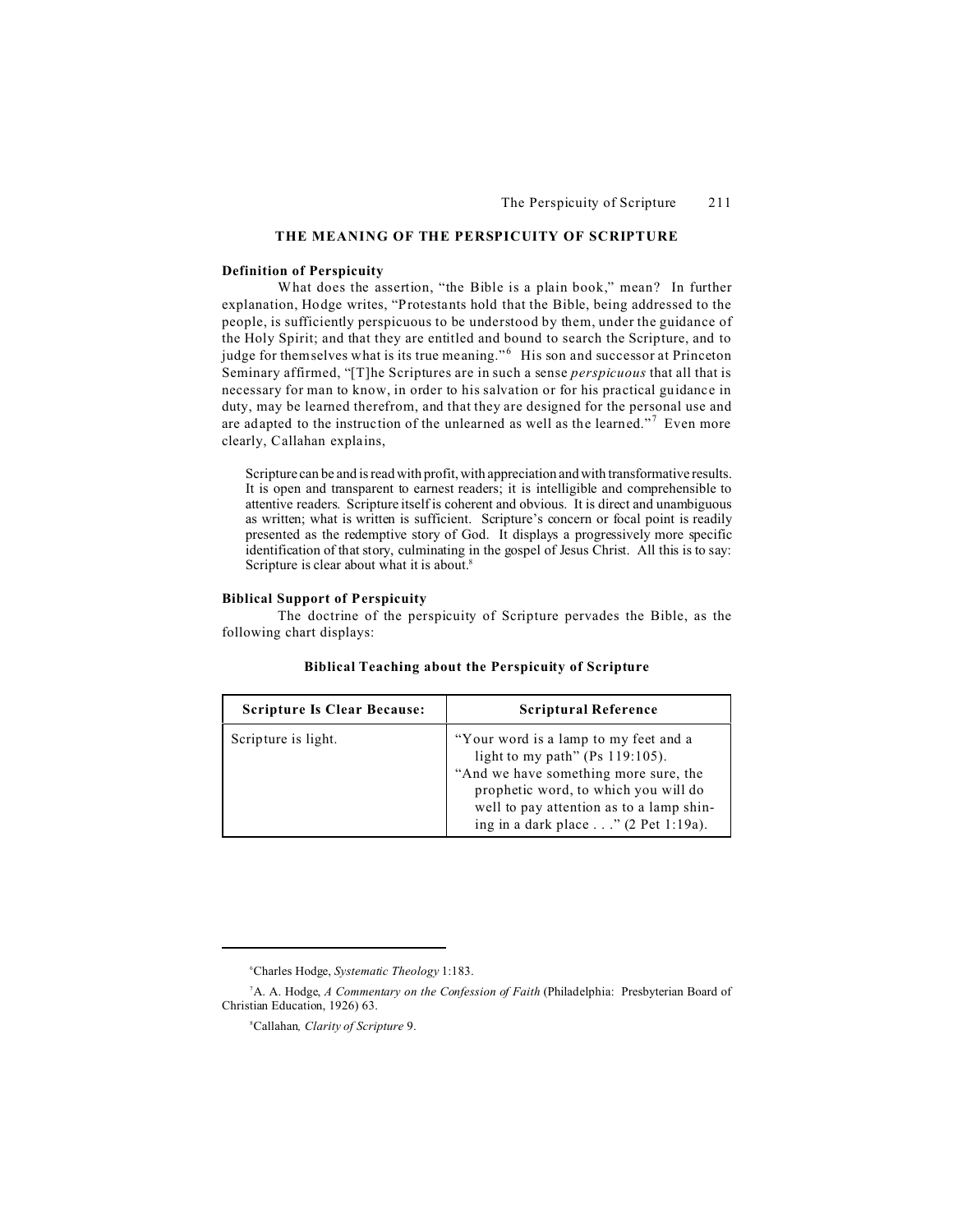| Scripture is profitable.                                                  | "All Scripture is breathed out by God and<br>profitable for teaching, for reproof, for<br>correction, and for training in righteous-<br>ness, that the man of God may be compe-<br>tent, equipped for every good work" (2<br>Tim 3:16-17).                                     |
|---------------------------------------------------------------------------|--------------------------------------------------------------------------------------------------------------------------------------------------------------------------------------------------------------------------------------------------------------------------------|
| Scripture explains salvation.                                             | " the sacred writings, which are able to<br>make you wise for salvation through faith<br>in Christ Jesus" (2 Tim 3:15b).                                                                                                                                                       |
| Scripture is addressed to com-<br>mon people, not religious ex-<br>perts. | "Hear, O Israel" (Deut 6:4).<br>"The common people heard Him [Jesus]<br>gladly" (Mark 12:37, NKJV).<br>"to the saints who are in Ephesus" (Eph<br>$1:1$ ).<br>"with all those who in every place call<br>upon the name of our Lord Jesus<br>Christ" (1 Cor 1:2).               |
| Parents can teach Scripture to<br>their children.                         | "And these words that I command you<br>today shall be on your heart. You shall<br>teach them diligently to your children, and<br>shall talk of them when you sit in your<br>house, and when you walk by the way, and<br>when you lie down, and when you rise"<br>(Deut 6:6-7). |
| Even a child can understand<br>Scripture's message.                       | "But as for you, continue in what you have<br>learned and have firmly believed, knowing<br>from whom you learned it and how from<br>childhood you have been acquainted with<br>the sacred writings" $(2$ Tim 3:14-15a).                                                        |
| Scripture tests the accuracy of<br>religious ideas.                       | "Now these Jews were more noble than<br>those in Thessalonica; they received the<br>word with all eagerness, examining the<br>Scriptures daily to see if these things were<br>so" (Acts 17:11).                                                                                |

# **What Perspicuity Does Not Mean**

In spite of what Scripture teaches about itself, it is still possible to misunderstand this doctrine, of course. So, what does this doctrine not mean, and what does it mean? First, perspicuity does not mean that all of Scripture is equally clear as to its precise meaning. The Second London Confession of Faith of the Baptists (1677, 1688), reflecting the Westminster Confession at this point, begins its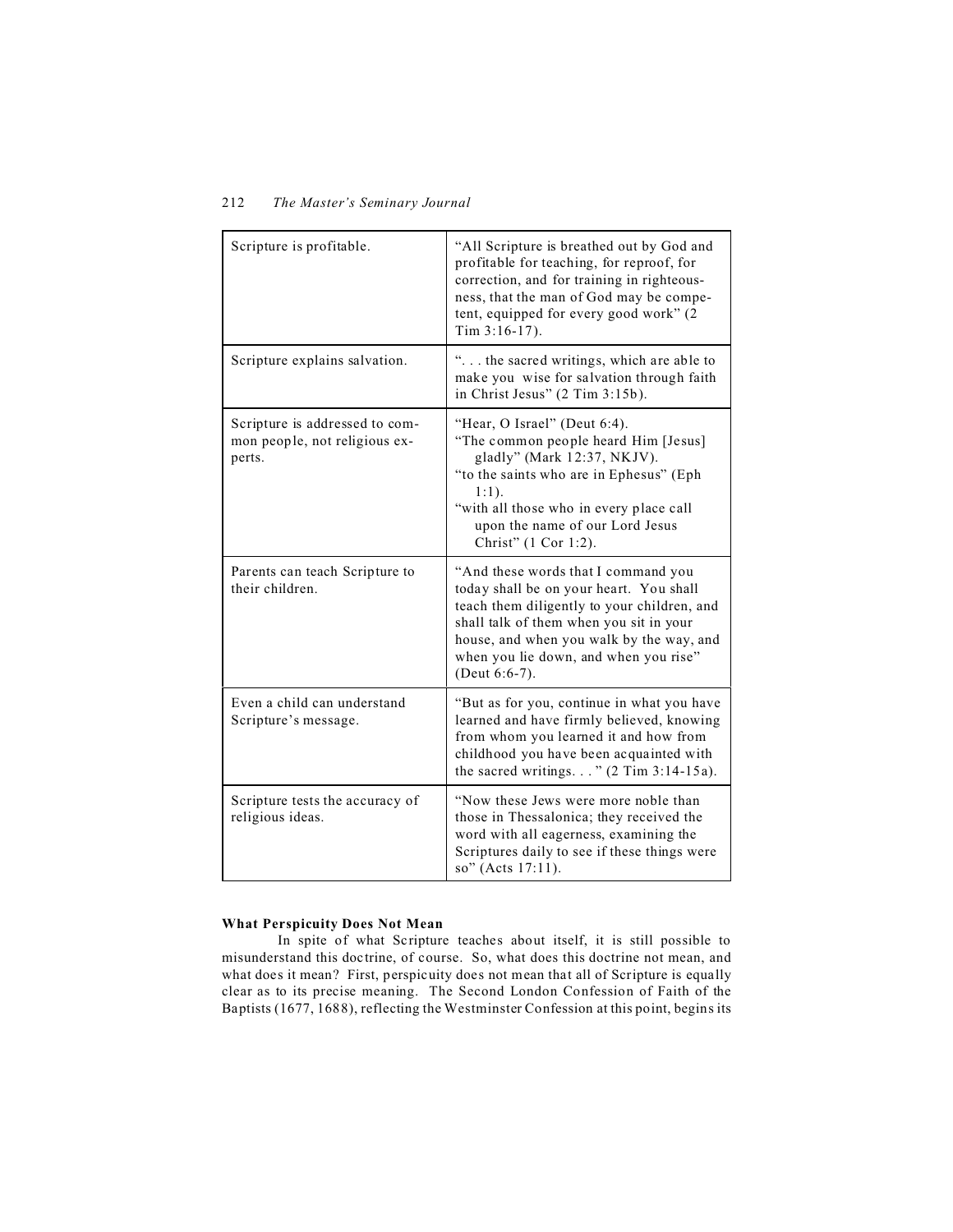statement on perspicuity: "All things in Scripture are not alike plain in themselves, nor alike clear unto all . . . ."<sup>9</sup> The great church father, Chrysostom, compared Scripture to a river: "In one part there are whirlpools; and not in another," he wrote. And he concludes, "Why then art thou bent on drowning thyself in the depths?"<sup>10</sup>

Second, the doctrine of the perspicuity of Scripture does not mean that the teaching of Scripture is everywhere equally simple. There is a difference between clarity and simplicity. Scripture is clear, not mystical or hidden. But it often takes work to understand what the biblical authors meant in a certain passage. Commenting on Paul's writings, the apostle Peter admits, "There are some things in them that are hard to understand, which the ignorant and unstable twist to their own destruction, as they do the other Scriptures" (2 Pet 3:16).

Third, perspicuity does not mean that interpretation, explanation, and exposition by a Bible teacher are never necessary. The New Testament speaks of the gift of teaching and the office of pastor-teacher. In Acts 8, Philip heard the Ethiopian eunuch reading Isaiah the prophet and asked him, "'Do you understand what you are reading?' And he said, 'How can I, unless someone guides me?' And he invited Philip to come up and sit with him" (Acts 8:30-31). Our Lord also explained Scripture to his disciples. After His resurrection, for example, He met some of His disciples on the Emmaus road. "And beginning with Moses and all the Prophets, he interpreted to them in all the Scriptures the things concerning himself" (Luke 24:27).

Those heroes in church history who emphasized the doctrine of the perspicuity of Scripture never implied that the teaching ministry is unnecessary. The Reformers, for example, like Calvin and Luther, "wrote numerous exegetical and expository commentaries on the text, and discussed issues concerning the problem of biblical interpretation."<sup>11</sup> One of the qualifications of a pastor, in fact, is that he be "able to teach" the Scriptures (1 Tim 3:2). Even the change from one culture to another, and one language to another, mandates teachers. Bernard Ramm writes,

Words and sentences occur in the context of a culture. Their meaning depends in a large part to these contexts in which they occur and without that context it is either difficult or impossible to know the meaning of the words or sentences. It is therefore no great thing nor something out of the ordinary that we should have words, concepts, and sentences that puzzle us in Holy Scripture.<sup>12</sup>

Thus, perspicuity does not mean that interpretation, explanation, and exposition by a Bible teacher are never necessary. The Bible teaches that they are.

Fourth, the doctrine of the perspicuity of Scripture does not mean that even

<sup>9</sup>Second London Confession of Faith (1677, 1688), 1,7, in *Baptist Confessions of Faith*, ed. by William L. Lumpkin (Philadelphia: Judson, 1959) 251.

<sup>10</sup>John Chrysostom, "Homilies on Timothy", in *A Select Library of the Nicene and Post-Nicene Fathers of the Christian Church*, ed. by Philip Schaff, 1st series (Grand Rapids: Eerdmans, 1988) 13:507.

<sup>11</sup>Anthony Thiselton, *New Horizons in Hermeneutics* (Grand Rapids: Zondervan, 1992) 179.

<sup>12</sup>Bernard Ramm, *Protestant Biblical Interpretation* (Grand Rapids: Baker, 1970) 99.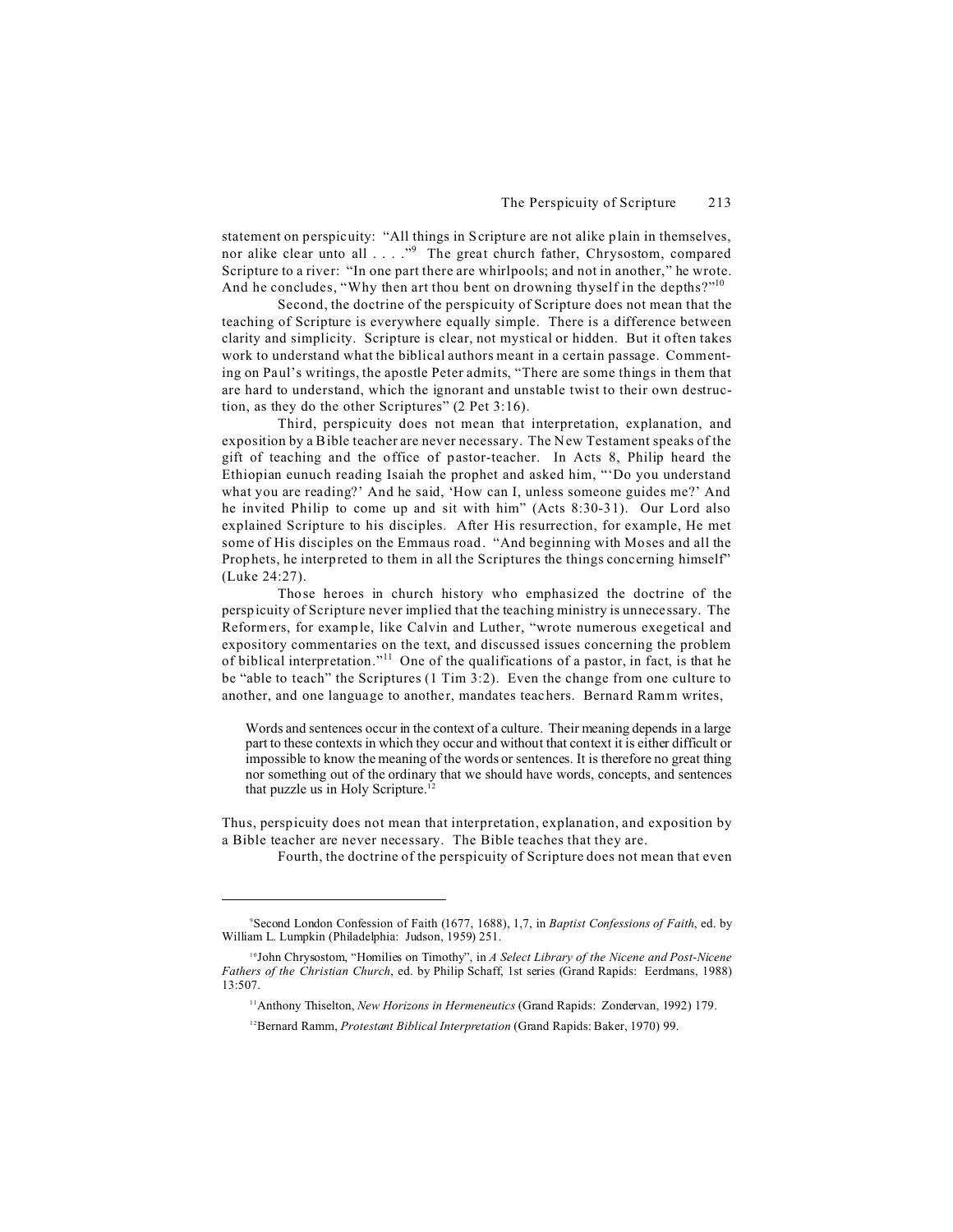essential biblical doctrines are everywhere stated with equal clarity. Correct understanding may involve comparing one passage with another passage. The great church father, Augustine, wrote,

Thus the Holy Spirit has magnificently and wholesomely modulated the Holy Scriptures so that the more open places present themselves to hunger and the more obscure places may deter a disdainful attitude. Hardly anything may be found in these obscure places which is not found plainly said elsewhere.<sup>13</sup>

## **What Perspicuity Does Mean**

So what does the doctrine of the perspicuity of Scriptures mean? First it means that **Scripture is clear enough for the simplest person to live by**. Scripture says, "The unfolding of your words gives light; it imparts understanding to the simple" (Ps 119:130). Wayne Grudem comments, "Here the 'simple' person (Heb. *peti*) is not merely one who lacks intellectual ability, but one who lacks sound judgment, who is prone to making mistakes, and who is easily led astray. God's Word is so understandable, so clear, that even this kind of person is made wise by it."<sup>14</sup> Robert Reymond explains,

For example, one does not need to be 'learned,' when reading the Gospels or hearing them read or proclaimed, to discover that they intend to teach that Jesus was born of a virgin, lived a sinless life, performed mighty miracles, died on the cross 'as a ransom for many,' and rose from the dead on the third day after death. These things are plain, lying on the very face of the Gospels.<sup>15</sup>

On the other hand, perspicuity also means that **Scripture is deep enough for readers of the highest intellectual ability**. Augustine, one of the great minds of the ancient world admitted that certain passages of Scripture seem to be covered with "a most dense mist," which he believed "was provided by God to conquer pride by work and to combat disdain in our minds, to which those things which are easily discovered seem frequently to become worthless."<sup>16</sup>

Third, perspicuity means that **Scripture is clear in its essential matters**. Scripture, "in any faithful translation, is sufficiently perspicuous (clear) to show us our sinfulness, the basic facts of the gospel, what we must do if we are to be part of the family of God, and how to live. $17$ <sup>17</sup> The late R. V. Clearwaters, president of Central Baptist Seminary in Minneapolis, when confronted by the old argument that "Scripture is obscure and has many different interpretations," would read Rom 3:23 to that person: "All have sinned and come short of the glory of God." "Now," he

<sup>&</sup>lt;sup>13</sup>Augustine, *On Christian Doctrine*, trans. by D. W. Robertson, Jr. (Indianapolis: Bobbs-Merrill, 1958) 38.

<sup>14</sup>Wayne Grudem, *Systematic Theology* (Grand Rapids: Zondervan, 1994) 106.

<sup>15</sup>Robert Reymond, *A New Systematic Theology* (Nashville: Thomas Nelson, 1998) 88.

<sup>16</sup>Augustine, *On Christian Doctrine* 37.

<sup>&</sup>lt;sup>17</sup>Walter C. Kaiser, Jr., "Legitimate Hermeneutics," in *Inerrancy*, ed. by Norman L. Geisler (Grand Rapids: Zondervan, 1980) 128.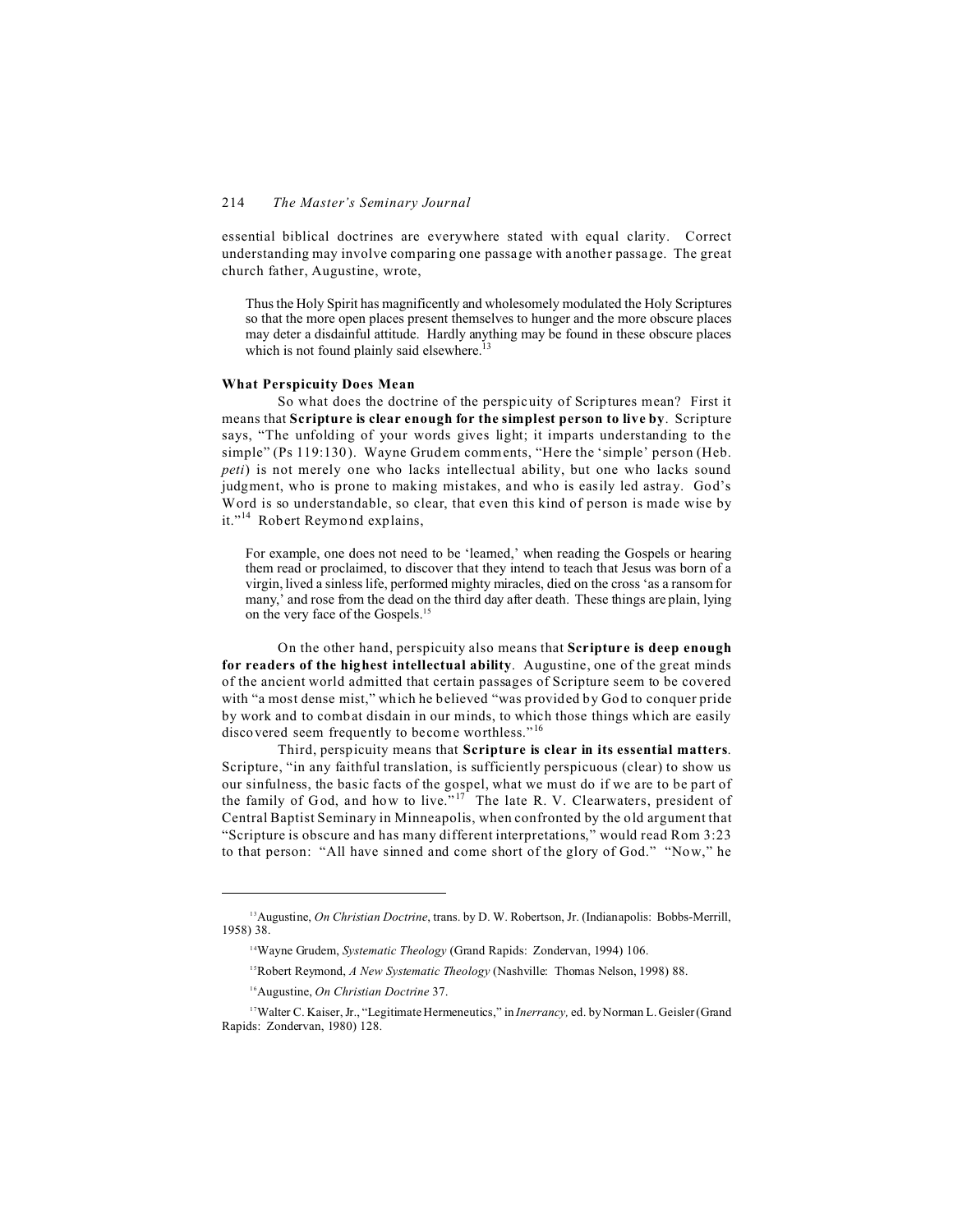would say, "you give me your interpretation of that verse, and I'll give you mine." His point was, of course, that it is almost impossible to misinterpret "all have sinned and come short of the glory of God"? This verse and all other essential matters in Scripture are clear.

Fourth, the perspicuity of Scripture means that **the obscurity that a reader of the Bible may find in some parts of Scripture is the fault of finite and sinful mankind**. Grudem explains,

In a day when it is common for people to tell us how hard it is to interpret Scripture rightly, we would do well to remember that not once in the Gospels do we ever hear Jesus saying anything like this: "I see how your problem arose—the Scriptures are not very clear on that subject." Instead, whether he is speaking to scholars or untrained common people, his responses always assume that the blame for misunderstanding any teaching of Scripture is not to be placed on the Scriptures themselves, but on those who misunderstand or fail to accept what is written. Again and again he answers questions with statements like, "Have you not read . . ." (Matt. 12:3, 5; 19:14; 22:31), "Have you never read in the scriptures . . ." (Matt. 21:42), or even, "You are wrong because you know neither the Scriptures nor the power of God" (Matt. 22:29; cf. Matt. 9:13; 12:7; 15:3; 21:13; John 3:10; et al.).<sup>18</sup>

The blame must not be placed on the Scriptures themselves, but upon finite and sinful man.

Fifth, perspicuity means that **interpreters of Scripture must use ordinary means**. The writing of Scripture, though completed under the superintendence of the Holy Spirit, was accomplished by ordinary men using normal means of grammar and syntax. So, "if an interpreter properly follows what has been called 'the laws of language,' or 'the rights of language,' he can know what the Scriptures specifically mean $^{19}$ 

Sixth, the perspicuity of Scripture means that **even an unsaved person can understand the plain teachings of Scripture on an external level**. Some might think of 1 Cor 2:14 that says that the things of the Spirit are foolish to the man without the Spirit, and he cannot understand them. But the point is not that an unsaved person cannot understand what the Scripture is saying or teaching. The point is that he cannot have a spiritual understanding. At best, Scripture is insignificant to him; at worst, it is incredible.

In other words, there are two levels of knowing and understanding. At the first level, it is possible to see and hear with the senses—one could even say, to see or hear with the mind—while on the other hand not seeing or hearing with the Spirit of God (Matt 13:13-15). Joseph Bayly recounts an interesting story:

I remember studying under C. T. Craig, New Testament scholar and Revised Standard Version translator at Union Seminary the summer of 1942. The course was "The Pauline Interpretation of the Gospel." For the first few weeks Dr. Craig could not have been more clear in his understanding of the Pauline teaching if he had been teaching at Dallas

<sup>18</sup>Grudem, *Systematic Theology* 106.

<sup>19</sup>Ramm, *Protestant Biblical Interpretation* 98.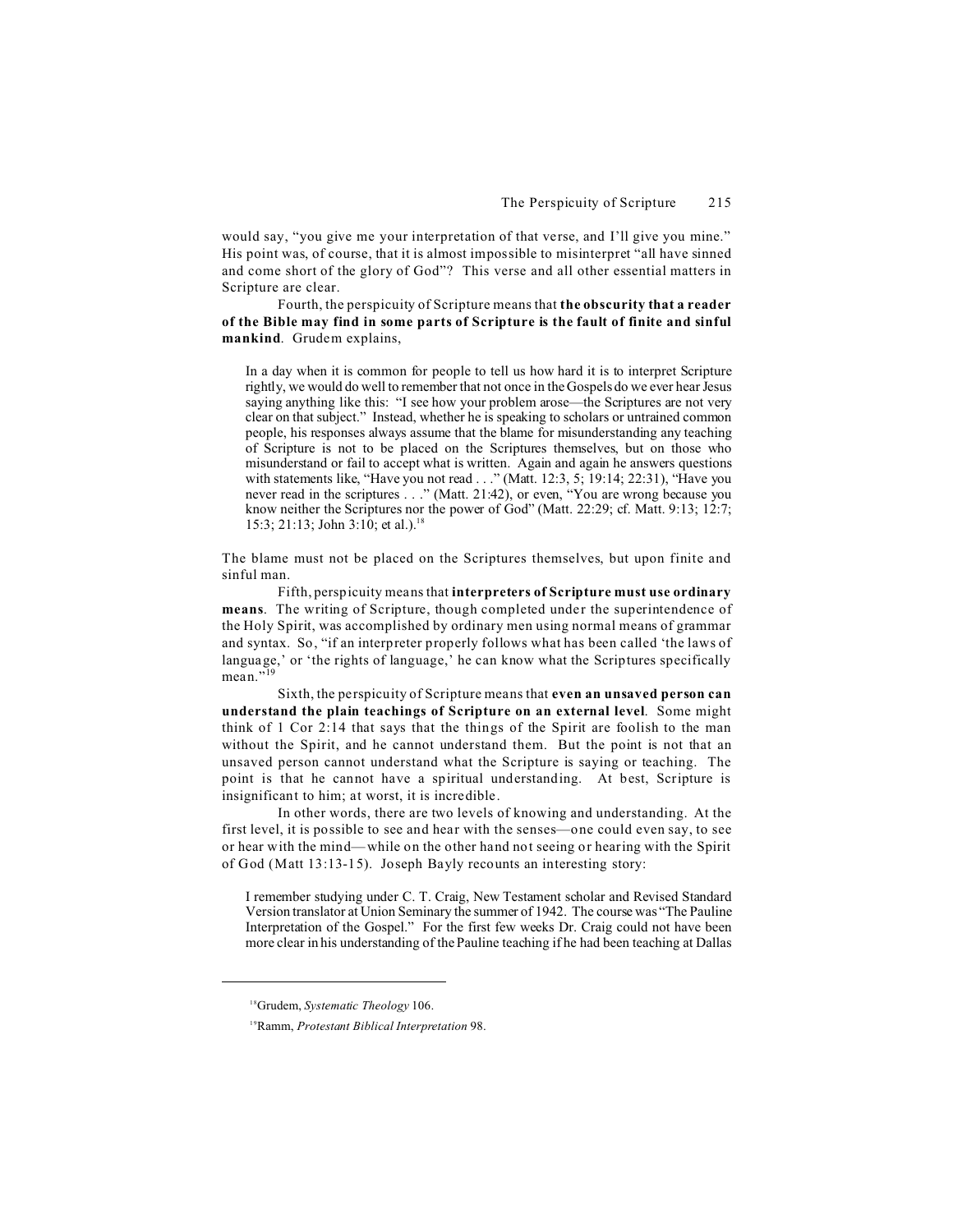# 216 *The Master's Seminary Journal*

or Wheaton. Then, at a critical point in the course, he said, "Up to this time we've been studying what Paul actually said. Now we shall proceed to reinterpret his writings in the light of the twentieth century." From then on he cut down what he had previously built. St. Paul was "a child of his times"; culture changes necessitated a drastic revision of his ideas.<sup>20</sup>

So, Paul's teaching in 1 Cor 2:14 does not mean that unsaved people cannot understand any part of the Bible. Unsaved man, as a matter of fact, "will be judged for rejecting that which Scripture itself declares should be abundantly clear to them, because they refuse to receive it."<sup>21</sup> Reymond writes,

One does not need to be instructed by a preacher to learn that he must believe on Jesus in order to be saved from the penalty his sins deserve. (This includes the unbeliever, who is certainly capable of following an argument.) All one needs to do in order to discover these things, to put it plainly, is to sit down in a fairly comfortable chair, open the Gospels, and with a good reading lamp, read the Gospels like he would read any other  $h \circ \hat{k}$ <sup>22</sup>

Seventh, perspicuity means that **the Holy Spirit must illumine the mind of the reader or hearer of Scripture if he is to understand the significance of Scripture.** This is the correct meaning of 1 Cor 2:14.

Finally, the perspicuity of Scripture means that **in accordance with the priesthood of the believer, every Christian has the right and is bound to read and interpret it for himself, so that his "faith may rest on the testimony of the Scriptures, and not on that of the Church.**" <sup>23</sup> There are no church officers, class of officers, or Bible expositors to whose interpretation of the Scriptures the people are required to submit as a final authority.

To summarize,

All things in Scripture are not alike plain in themselves, nor alike clear unto all; yet those things which are necessary to be known, believed, and observed for Salvation, are so clearly propounded, and opened in some place of Scripture or other, that not only the learned, but the unlearned, in due use of ordinary means, may attain to a sufficient understanding of them.<sup>24</sup>

## **HISTORICAL DEBATES OVER THE PERSPICUITY OF SCRIPTURE**

Having surveyed the basic features of the doctrine of the perspicuity of Scripture, the question to be pursued is, How has this doctrine been treated in church history? Perspicuity became a major issue in the Reformation and post-Reformation eras. Before then, however, the church wrestled with the clarity of the Old

<sup>20</sup>Joseph Bayly, "Out of My Mind," *Eternity* (November 1982):59.

<sup>21</sup>Kaiser, "Legitimate Hermeneutics" 123.

<sup>22</sup>Reymond, *A New Systematic Theology* 88.

<sup>23</sup>Charles Hodge, *Systematic Theology* 183.

<sup>24</sup>Second London Confession of Faith, 1,7.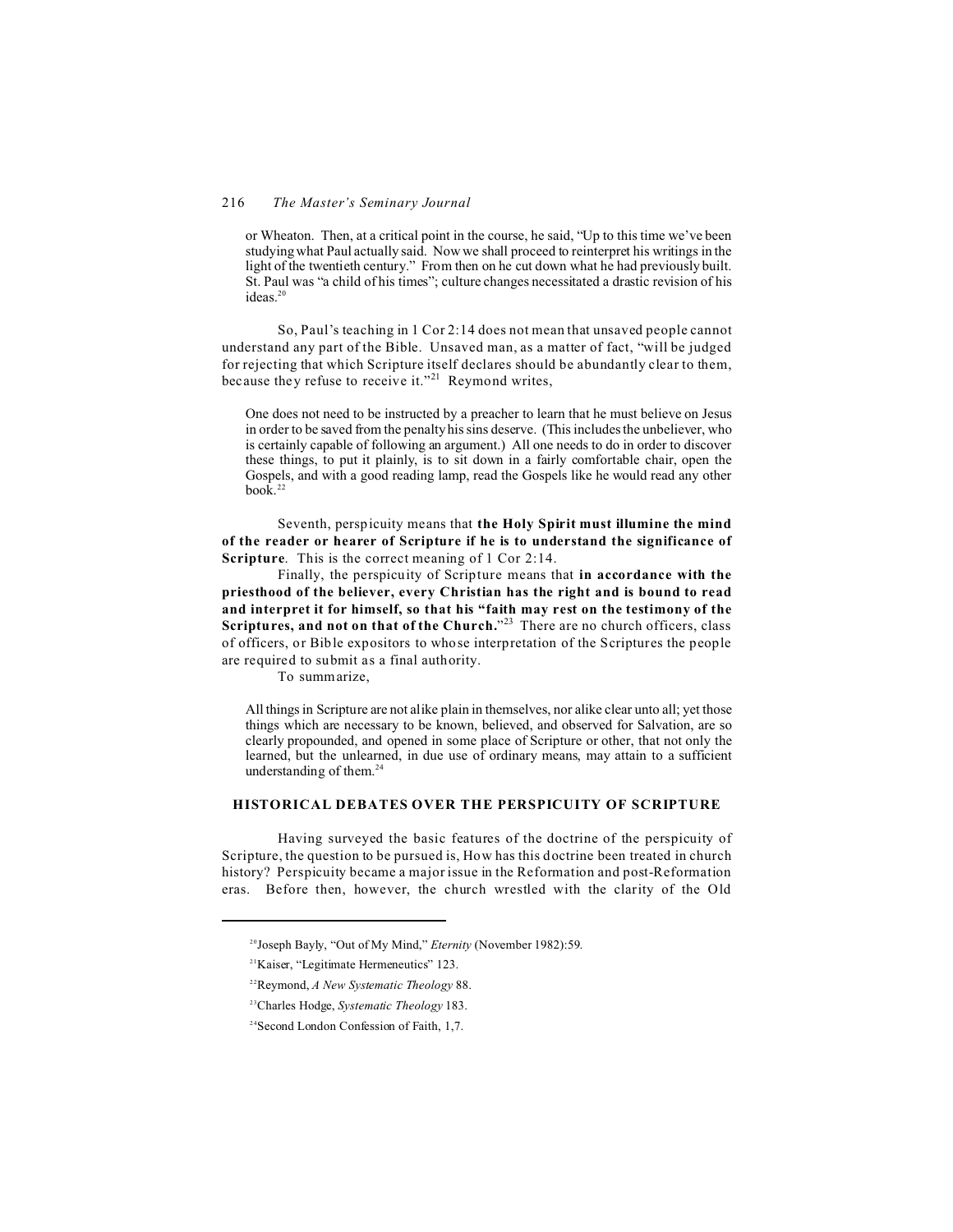Testament, and eventually even the clarity of the New Testament.

### **The Attack on the Perspicuity of Scripture**

One of the first issues to confront the church as it came out of the apostolic era dealt with the clarity of the Old Testament. The fathers asked and answered such questions as, Should the Old Testament be totally replaced by the New Testament? Should the church even keep the Old Testament in its canon?

# **Marcion's Attack on the Old Testament**

At least one well-known theologian, Marcion by name, denied that the Old Testament (and some of the New Testament books) deserved the dignity of being included in the Christian canon of inspired books. Marcion did not deny that the Old Testament deserved to be read or that it had any teachings for Christians. But to Marcion, new wine must not be poured into old bottles, and the Old Testament was an old bottle.

In response, the church fathers wrote passionate treatises against Marcion. Tertullian, for example, wrote five books against Marcion. Irenaeus, in his *Adversus Haereses*, Book Four, responded to some of the doctrines of the Marcionites. Justin Martyr, Cyprian, and other fathers took every opportunity to condemn Marcionism. According to one specialist, "No other single man had called forth such a volume of anxious apologetic from the Church. For Marcion was a real danger."<sup>25</sup>

## **The Fathers' Denial of the Perspicuity of the Old Testament**

Though the church fathers defended the canonicity of the Old Testament, they in effect denied its clarity in a couple of ways. First, they denied perspicuity by employing the allegorical interpretation of the Old Testament. Augustine, for example, learned the allegorical method from Ambrose. He writes, "This [the defensibility of the Catholic faith] was especially clear after I had heard one or two parts of the Old Testament explained allegorically—whereas before this, when I had interpreted them literally, they had 'killed' me spiritually."<sup>26</sup>

James Preus, a scholar of the early and medieval hermeneutical developments, says that Augustine believed that

. . . whenever the interpreter encounters a passage which does not literally teach faith or love, his task is to interpret it figuratively: he must raise it to the level of the edifying. For the passage that in its literal meaning does not edify must (according to Augustine's understanding of the divine intention) be a *figura* of something that does edify—a *signum* of something spiritual or theological *res* whose true meaning must be revealed . . . as *doctrina*, *lex*, or *promissio*. 27

<sup>25</sup>E. C. Blackman, *Marcion and His Influence* (London: SPCK, 1948) ix.

<sup>26</sup>Augustine, *Confessions*, trans. by Albert C. Outler (Nashville: Thomas Nelson, 1999) 96-97.

<sup>27</sup>James Preus, *From Shadow to Promise* (Cambridge, Mass.: Harvard University Press, 1969) 13. Preus' book is based on his Harvard dissertation. His translations from Latin and analyses of the medieval theologians inform this section of the essay.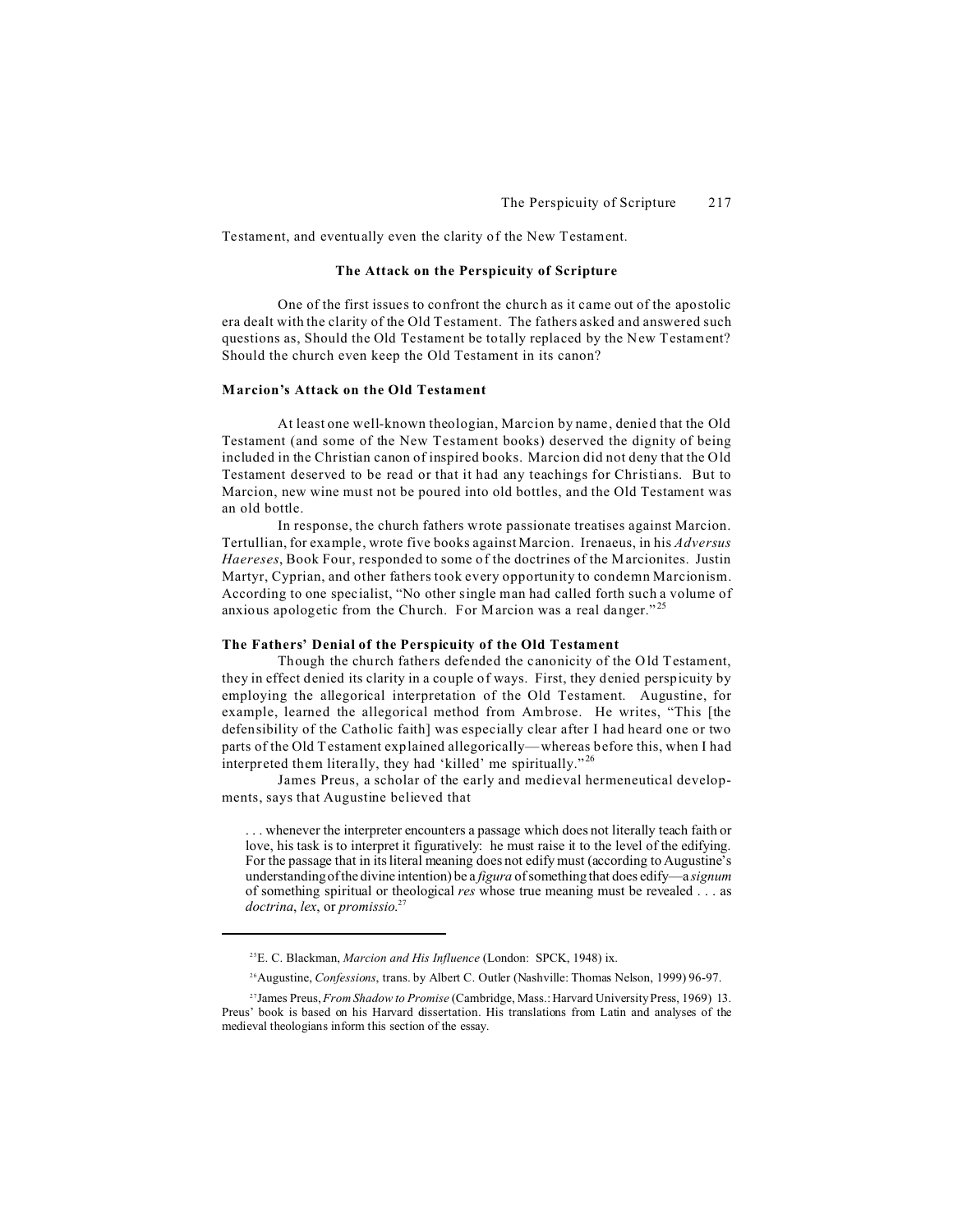Thus, the clear sense of Scripture has two levels of value for Augustine: one level is edifying, and one is not. And that which is not edifying should be allegorized. The Old Testament, in its literal meaning, almost in total, falls under the unedifying classification. The only exceptions to the unedifying classification are the Old Testament law and the direct prophecies about Jesus Christ.

But there is something more significant happening in the fathers' understanding of the Old Testament. Not only did they believe in allegorizing much of the Old Testament, they also subordinated the Old Testament to the New Testament. After all, the key for allegorical interpretation was the New Testament. In other words, the interpreter of the Old Testament believed that he should read the Old Testament through the paradigm of the New Testament. The Old Testament in itself was not perspicuous for faith and practice. As the church moved into the Middle Ages, the theologians (now Roman Catholic) taught "that the OT, spiritually understood, is the same as the NT; or even the NT is the true literal sense of the OT."<sup>28</sup>

## **Covenant Theology's Subordination of the Old to the New**

When the Reformation came, the Reformers reawakened to the value of the history and ethics of the Old Testament, to be sure. They studied it more and developed their idea of the theological covenant out of Old Testament theology. There was also a renewal of the commitment to literal interpretation and an awareness of the dangers of allegorical interpretation. However, one hermeneutical principle from medieval attitudes toward the clarity of Scripture remained: the subordination of the Old Testament to the New Testament.

This principle continues to this day to be the method of doing theology in covenant theology. Covenant theologian, Hans K. LaRondelle, for example, argues that the Old Testament Scriptures can only be interpreted accurately by studying the New Testament. Historic Christianity, he says, has always tried to understand the Old by the New.

The Christian interpreter of the Old Testament is once and for all obliged to read the Hebrew Scriptures in the light of the New Testament as a whole, because the Old is interpreted authoritatively, under divine inspiration, in the New Testament as God's continuous history of salvation. Historic Christianity has always confessed that the New Testament is the goal and fulfillment of the Old.<sup>29</sup>

Of course the "historic Christianity" that he is referring to in this case is the medieval method of interpretation.

For covenant theology, doing theology proceeds as follows:<sup>30</sup>

<sup>28</sup>Ibid., 16.

<sup>&</sup>lt;sup>29</sup>Hans K. LaRondelle, *The Israel of God in Prophecy* (Berrien Springs, Mich.: Andrews University Press, 1983) 19.

<sup>&</sup>lt;sup>30</sup>See the helpful study by Mike Stallard, "Literal Hermeneutics, Theological Method, and the Essence of Dispensationalism" (unpublished paper, Pre-Trib Research Center, 1995) 13-16.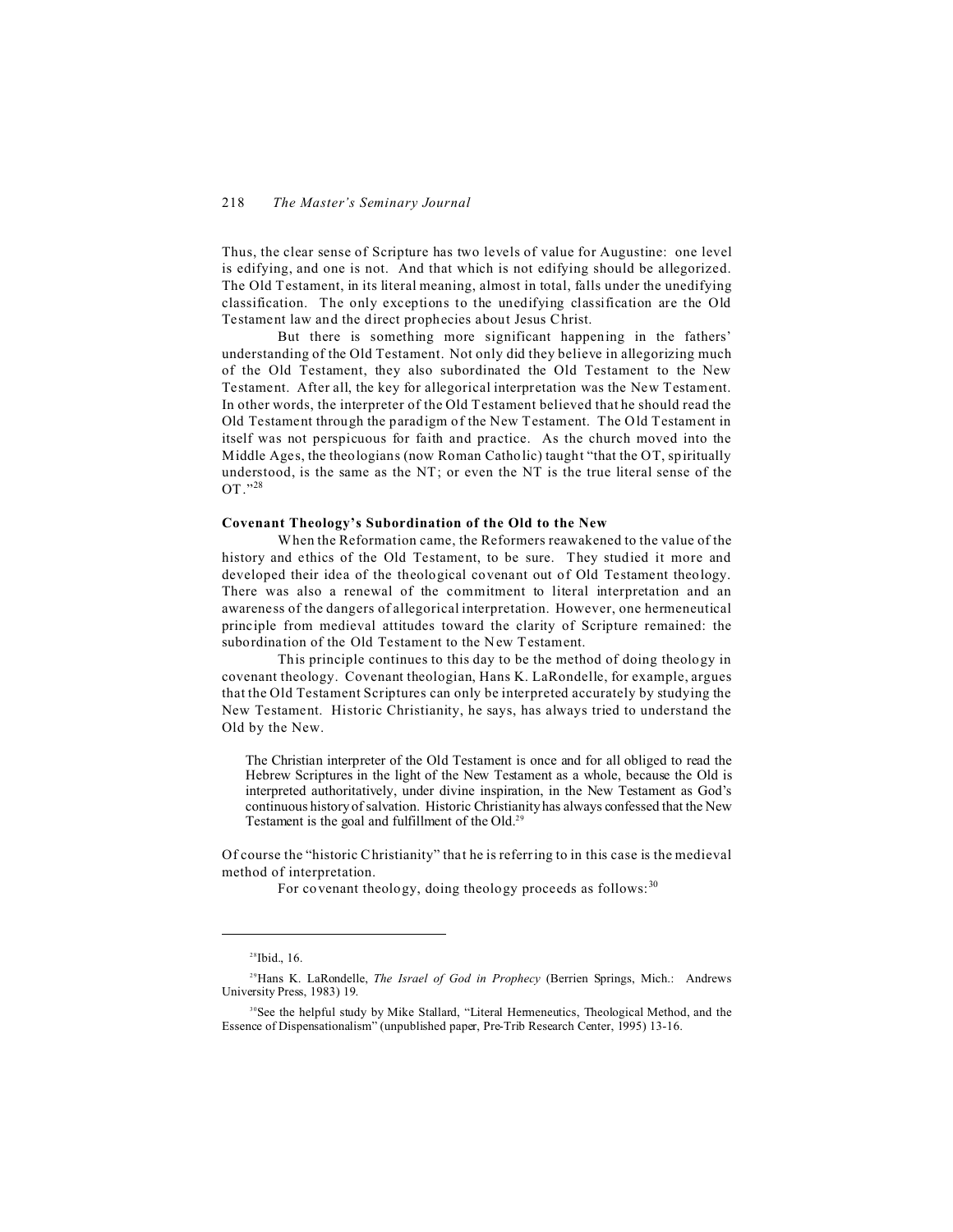- 1. The formulation of a biblical theology from the New Testament;
- 2. The formulation of a biblical theology from the Old Testament;
- 3. The production of a systematic theology by harmonizing points 1 and 2.

But there are serious weaknesses in this system of interpretation. By reading the New Testament back into the Old Testament, covenant theologians may in effect minimize the historical-grammatical interpretation of great sections of the Old Testament and produce allegorizers of the Old Testament. Covenant theologians in effect "undo, or replace the results that would have been obtained in performing a true biblical theology of the OT."<sup>31</sup> The Old Testament is almost an afterthought in this procedure. The New Testament is used like the "presidential power of veto"<sup>32</sup> over legitimate exegetical results in Old Testament passages. So, there is no true Old Testament biblical theology that serves to form the production of systematic theology. The systematic theology is "one-legged."<sup>33</sup>

The proper approach for doing theology would progress as follows:

- 1. The formulation of a biblical theology from the Old Testament;
- 2. The formulation of a biblical theology from the New Testament;
- 3. The production of a systematic theology by harmonizing all biblical imputs to theology.

And why is this best? For at least three reasons. First, because this is the nature of progressive revelation. In progressive revelation, revelation builds upon previous revelation. Second, because this process enables the interpreter to read the Old Testament with a grammatical-historical hermeneutic. And third, because in this procedure, there is really no priority of one testament over another except in a chronological order of progressive revelation. In the end, it is superior to be able to insist that an Old Testament text must not be stripped of its original meaning in its context, found through historical-grammatical interpretation and biblical theology. Both the New Testament and the Old Testament should be treated as perspicuous.

#### **The Medieval Church's Attack on the Perspicuity of the Entire Bible**

The situation in the Middle Ages had yet one more turn. In the on-going development of the Roman Church's doctrine of the interpretation of Scripture, Thomas Aquinas argued that clarity of meaning of a passage of Scripture can only be constituted by later interpretation. All historical material is subject to further interpretation because "things passing through their course signify something else. . . ."<sup>34</sup>

This means, as already has been pointed out, that the New Testament reinterprets the Old Testament. But what about the New Testament? What clarifies

<sup>33</sup>Ibid.

<sup>&</sup>lt;sup>31</sup>Ibid., 15.

<sup>32</sup>Ibid.

<sup>34</sup>Thomas Aquinas*, Quaestiones Quodlibetales,* VII q. 6 a 3 corp, in *Opera Omnia* IX, 546f., translated and quoted in Preus, *From Shadow to Promise* 56.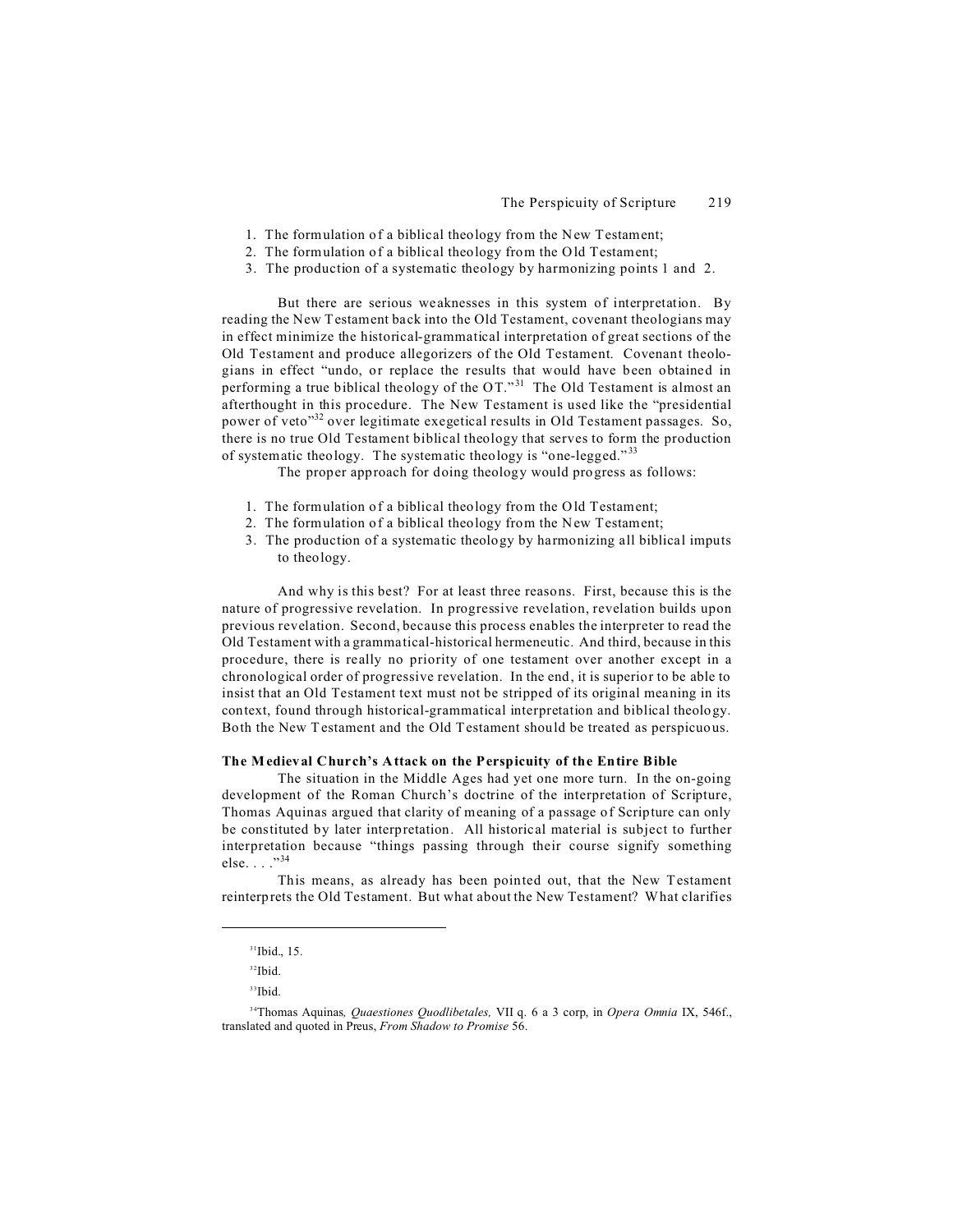it? Since there is no "third testament," "the obvious answer is . . . his [Christ's] mystical body, the Church, endowed with the Spirit."<sup>35</sup>

Later Roman Church theologians such as Jean Gerson (d. 1429) went so far as to argue that the authority to judge and declare what the literal sense of Scripture rests in the church alone. Instead of the literal sense being the plain sense, or grammar of the Bible as it expressed the intention of the author, the literal sense "has become the private property of the Spirit endowed Church."<sup>36</sup> Instead of a grammatical-historical interpretation of Scripture, Gerson and other medieval theologians argued for an ecclesial-literal understanding. So, "in the last analysis, the Bible itself has no theologically authoritative literal meaning. The possibility of argument from Scripture against the *magisterium* is . . . programmatically and theoretically eliminated."<sup> $37$ </sup> Since the right to say what Scripture means has been given by God to the Roman Church, the problem of the perspicuity of Scripture is solved. Scripture means what the church says that it means.

The Roman Catholic Church officially defended this view at the Council of Trent during the Counter-Reformation:

In order to restrain petulant spirits [the Council] decrees, that no one, relying on his own skill, shall,—in matters of faith, and of morals pertaining to the edification of Christian doctrine,—wrestle the sacred Scripture to his own senses, presume to interpret the said sacred Scripture contrary to that sense which holy mother Church,—whose it is to judge of the true sense and interpretation of the holy Scriptures,—hath held and doth hold. . . .<sup>38</sup>

To complete the story, Rome in the Counter-Reformation and since has not said that the Bible is completely obscure and inaccessible, written in some secret code. A clear understanding of Scripture is possible, but only through the mediation of the church. The issue ultimately is not so much obscurity of Scripture as much as it is authority over the interpretation of Scripture. And this leads to the response of the Reformers to the position of the Roman Church.

# **The Protestants' Proclamation of the Perspicuity of Scripture**

One of the major principles of the Protestant Reformation was the priesthood of the believer. Thus the believer is his own priest before God and has the right to interpret Scripture for himself. The corollary principle was that Scripture was clear and every Christian could understand it. Callahan writes,

Yet, while Protestants did not invent the notion, Protestantism certainly linked its own identity with a reinvented version of Scripture's clarity, making the claim to Scripture's 'plain meaning,' a logically necessary article of the Protestant faith. . . . This has its

<sup>35</sup>Preus, *From Shadow to Promise* 57.

<sup>36</sup>Ibid., 79.

<sup>&</sup>lt;sup>37</sup>Ibid., 81.

<sup>38</sup>Canons and Decrees of the Council of Trent (fourth session, April 8, 1546), in *The Creeds of Christendom*, ed.by Philip Schaff (New York: Harper and Brothers, n.d., reprint; Grand Rapids: Baker, 1977) 2:83.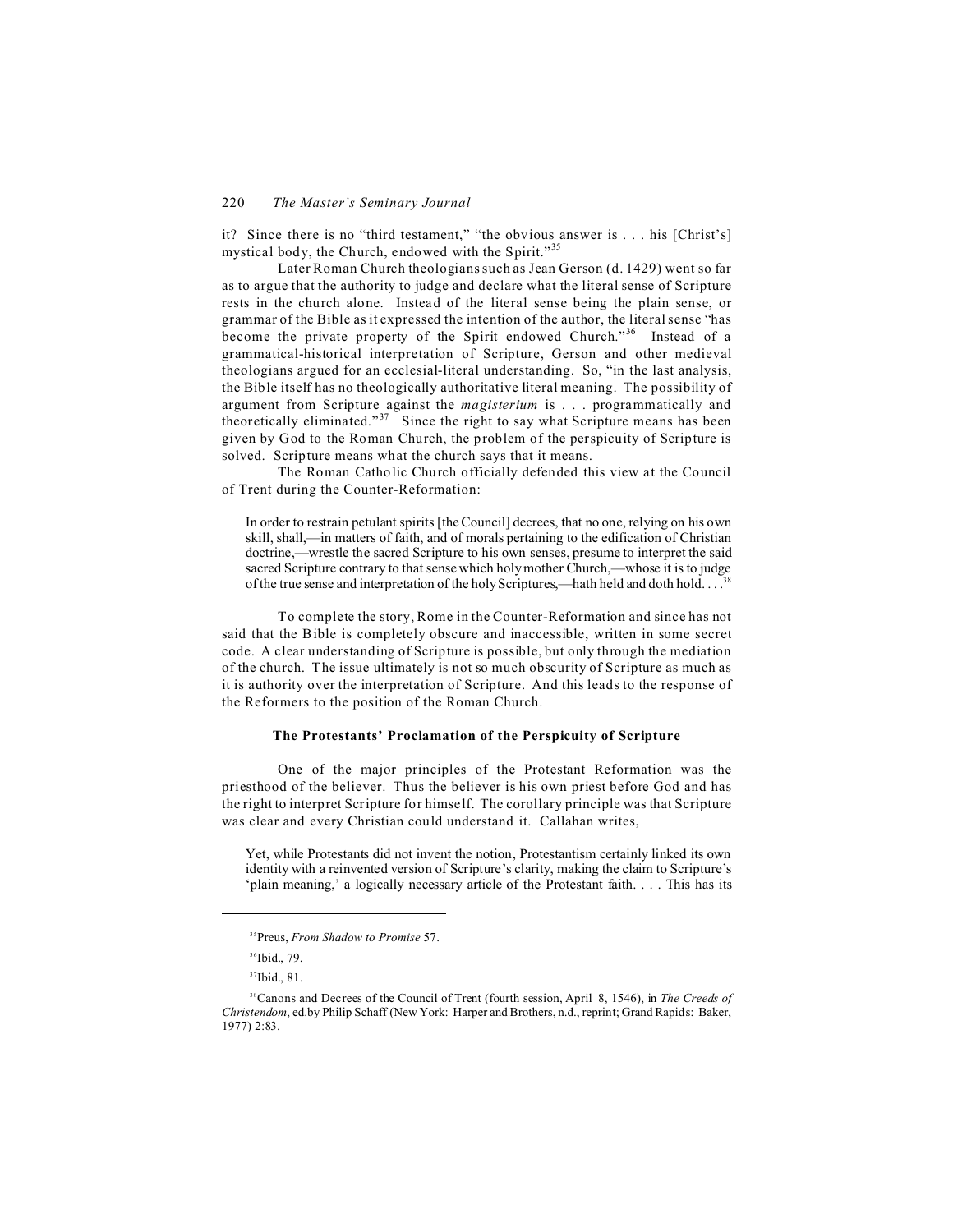origins in Zwingli and Luther, and is particularly evident in the Protestant scholastic tradition $39$ 

### **The Reformers' Doctrine of the Perspicuity of Scripture**

All of the major Reformers spoke and wrote about the clarity of Scripture. Zwingli, in September 1522, published "Of the Clarity and Certainty or Power of the Word of God." John Calvin argued that the church must not withhold the Bible from Christians because withholding would rob them of necessary armor in the struggle with the world, the flesh, and the devil.<sup>40</sup>

The debate between the Roman Catholics and the Protestants over perspicuity climaxed, however, in the interchange between the Roman Catholic humanist, Desiderius Erasmus of Rotterdam, and Martin Luther in their respective works, *The Freedom of the Will* and *The Bondage of the Will*. <sup>41</sup> In his work, Luther laid down several principles that more or less outline the doctrine of the clarity of Scripture for the Reformers. The following chart summarizes Luther's doctrine of perspicuity.

| The Principle                                                                                                            | Luther's Statement in<br><b>Bondage of the Will</b>                                                                                                                                                                                                                                                                                                                                                       |  |
|--------------------------------------------------------------------------------------------------------------------------|-----------------------------------------------------------------------------------------------------------------------------------------------------------------------------------------------------------------------------------------------------------------------------------------------------------------------------------------------------------------------------------------------------------|--|
| 1. Nothing in Scripture is obscure.                                                                                      | " in opposition to you I say with re-<br>spect to the whole Scripture, I will not<br>have any part of it called obscure.<br>What we have cited from Peter holds<br>good here, that the Word of God is for<br>us 'a lamp shining in a dark place" (II<br>Peter $1:19$ ). But if part of this lamp<br>does not shine, it will be a part of the<br>dark place rather than of the lamp it-<br>self" $(163)$ . |  |
| 2. Anything that seems to be ob-<br>scure is so because of the ignorance<br>of man, not the obscurity of Scrip-<br>ture. | "It is true that for many people much"<br>remains abstruse; but this is not due to<br>the obscurity of Scripture, but to the<br>blindness of indolence of those who<br>will not take the trouble to look at the<br>very clearest truth" (111).                                                                                                                                                            |  |

<sup>39</sup>Callahan, *Clarity of Scripture* 128.

<sup>40</sup>John Calvin, *The Epistles of Paul the Apostle to the Galatians, Ephesians, Philippians and Colossians*, trans. by T. H. L. Parker (Grand Rapids: Eerdmans, 1965) 221.

<sup>41</sup>Martin Luther, "The Bondage of the Will," in *Luther and Erasmus: Free Will and Salvation*, ed. by E. Gordon Rupp and Philip S. Watson, The Library of Christian Classics, vol. 17 (Philadelphia: The Westminster Press, 1969).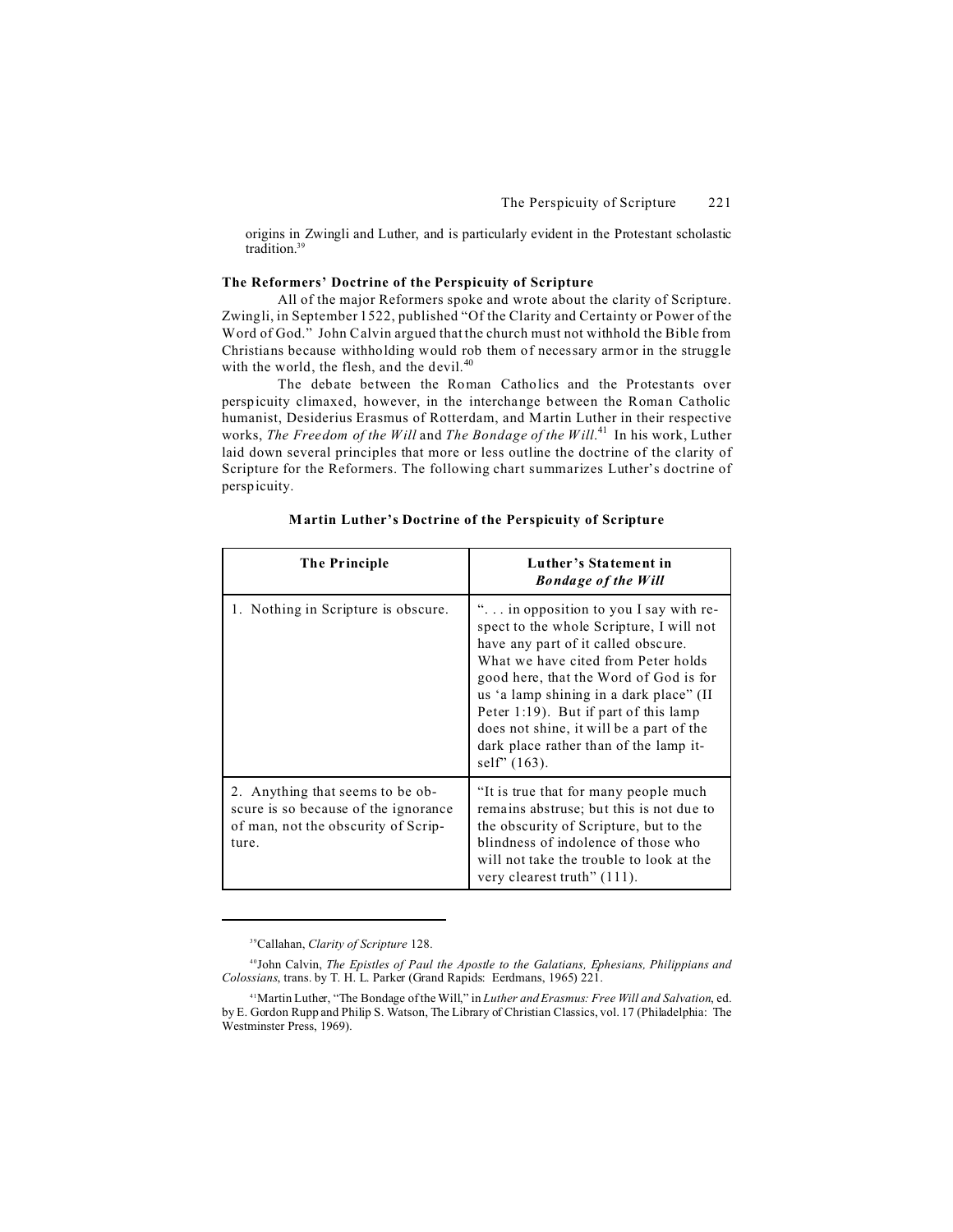| 3. Some texts are obscure because<br>the reader does not understand key<br>words and grammar.      | "I admit, of course, that there are many<br>texts in the Scriptures that are obscure<br>and abstruse, not because of the maj-<br>esty of their subject matter, but be-<br>cause of our ignorance of their vocabu-<br>lary and grammar; but these texts in no<br>way hinder a knowledge of all the sub-<br>ject matter of Scripture" (110). |
|----------------------------------------------------------------------------------------------------|--------------------------------------------------------------------------------------------------------------------------------------------------------------------------------------------------------------------------------------------------------------------------------------------------------------------------------------------|
| 4. Satan also tries to blind human<br>eyes to the meaning of Scripture.                            | "It is due to the malice of Satan, who<br>sits enthroned in our weakness, resist-<br>ing the Word of God. If Satan were<br>not at work, the whole world of men<br>would be converted by a single word<br>of God once heard, and there would be<br>no need of more" (167).                                                                  |
| 5. If a Scriptural topic seems to be<br>obscure in one place, it will be clear<br>in other places. | "If the words are obscure in one place,<br>yet they are plain in another"<br>(111).                                                                                                                                                                                                                                                        |
| 6. There are two kinds of clarity in<br>Scripture.                                                 | "To put it briefly, there are two kinds<br>of clarity in Scripture, just as there are<br>also two kinds of obscurity: one exter-<br>nal and pertaining to the ministry of<br>the Word, the other located in the un-<br>derstanding of the heart" (112).                                                                                    |
| 7. External clarity extends to the<br>whole world, not just Christians.                            | "If, on the other hand, you speak of the<br>external clarity, nothing at all is left<br>obscure or ambiguous, but everything<br>there is in Scripture has been brought<br>out by the Word into the most definite<br>light, and published in all the world<br>(112).                                                                        |
| 8. Internal obscurity comes from<br>depravity.                                                     | "All men have a darkened heart, so<br>that even if they can recite everything<br>in Scripture, and know how to quote it,<br>yet they apprehend and truly under-<br>stand nothing of it" (112).                                                                                                                                             |
| 9. The Holy Spirit brings about in-<br>ternal clarity.                                             | "If you speak of the internal clarity, no<br>man perceives one iota of what is in<br>the Scriptures unless he has the Spirit<br>of God" (112).                                                                                                                                                                                             |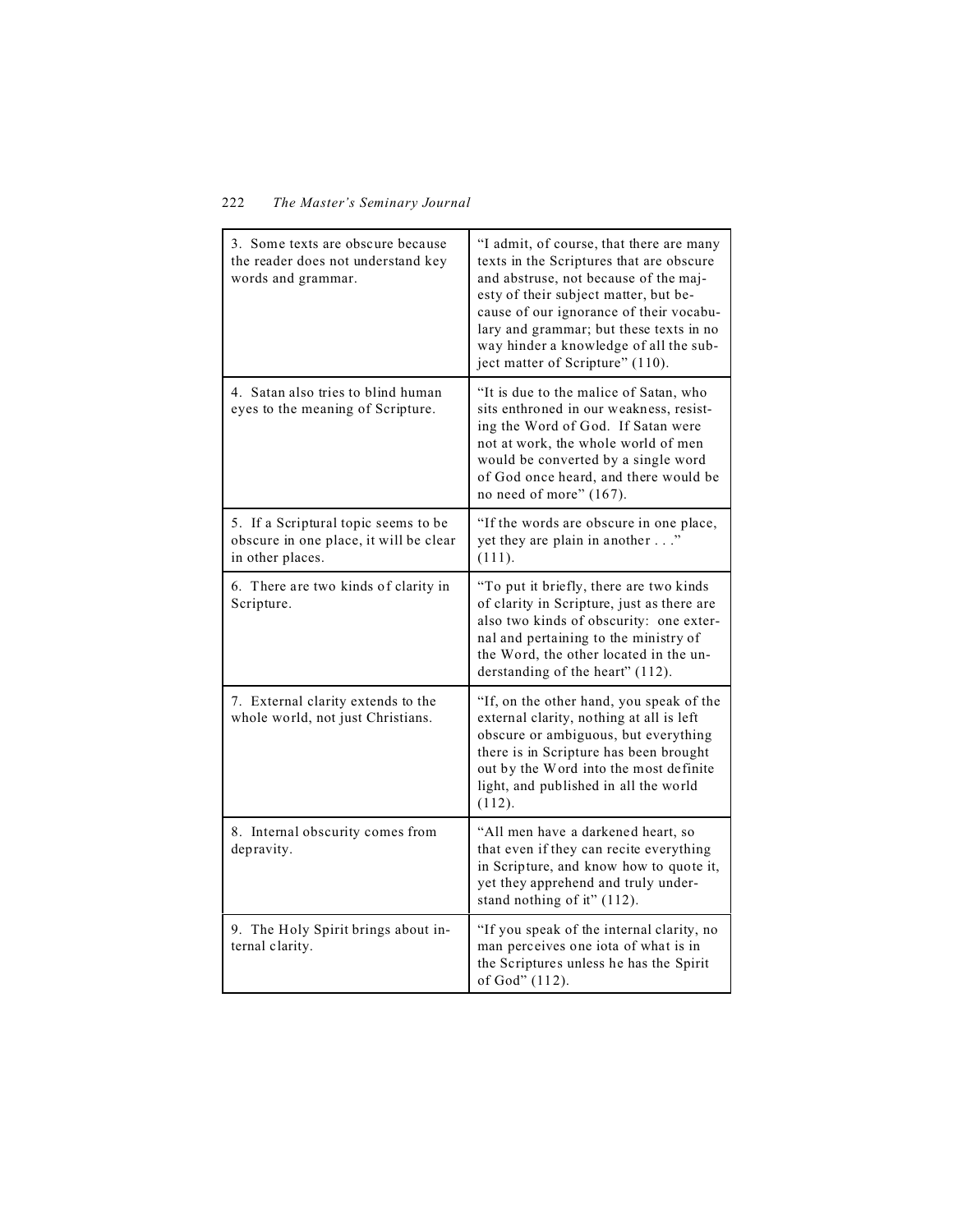| 10. One of the worst results of the<br>Roman Catholic doctrine of Scrip-<br>ture is that it has kept people from<br>reading and studying the Bible. | "Yet with such a phantasmagoria [bi-<br>zarre illusion] Satan has frightened<br>men away from reading the Sacred<br>Writ, and has made Holy Scripture<br>contemptible" (110).                                                                                                                                               |
|-----------------------------------------------------------------------------------------------------------------------------------------------------|-----------------------------------------------------------------------------------------------------------------------------------------------------------------------------------------------------------------------------------------------------------------------------------------------------------------------------|
| 11. Another result of Roman Catho-<br>lic doctrine is that it has sometimes<br>set wicked men above Scripture.                                      | "Nothing more pernicious could be."<br>said than this, for it has led ungodly<br>men to set themselves above the Scrip-<br>tures and to fabricate whatever they<br>pleased, until the Scriptures have been<br>completely trampled down and we<br>have been believing and teaching noth-<br>ing but dreams of madmen" (159). |

#### **Protestant Scholastics' Doctrine of the Perspicuity of Scripture**

In the years following the deaths of the firs-generation Reformers, Lutheran and Reformed scholastics had the opportunity to state with some precision of words the various doctrinal emphases of the Reformation.<sup>42</sup> The battle over the perspicuity of Scripture between Protestant and Roman Catholic scholars remained intense during these years. Possibly the best illustration of the scholastics' statement of the perspicuity of Scripture is found in the work of Reformed scholastic, Francis Turretin (d. 1687). Turretin highlights the perspicuity of Scripture in a chapter in his book, *The Doctrine of Scripture*.

 In this chapter, Turretin makes twenty-two points about Scripture's clarity, most of which simply develop the Reformers' teaching. In point two, for example, Turretin writes, "No one denies that Scripture is obscure to unbelievers and unregenerate people, to whom the gospel is its own concealment, as Paul says (II Cor. 4). . . . [But] is it so obscure that a believing person cannot comprehend it for salvation without the authority and decision of the church? This we deny."<sup>43</sup> In point six, Turretin writes,

It is not a question of perspicuity that excludes necessary means for interpretation, such as the inner light of the Spirit, the attention of the mind, the voice and ministry of the church, lectures and commentaries, prayers and vigils. We acknowledge such means are not only useful but also normally are necessary, but we want to deny any obscurity that keeps the common people from reading Scripture, as if it were harmful or dangerous, or that leads to a falling back on traditions when one should have taken a stand on Scripture alone.44

<sup>42</sup>See further, Robert D. Preus, *The Theology of Post-Reformation Lutheranism* (St. Louis: Concordia, 1970), for a complete study of the Lutheran scholastics.

<sup>43</sup>Francis Turretin, *The Doctrine of Scripture,* ed. and trans. by John W. Beardslee III (Grand Rapids: Baker, 1981) 185.

<sup>44</sup>Ibid., 187-88.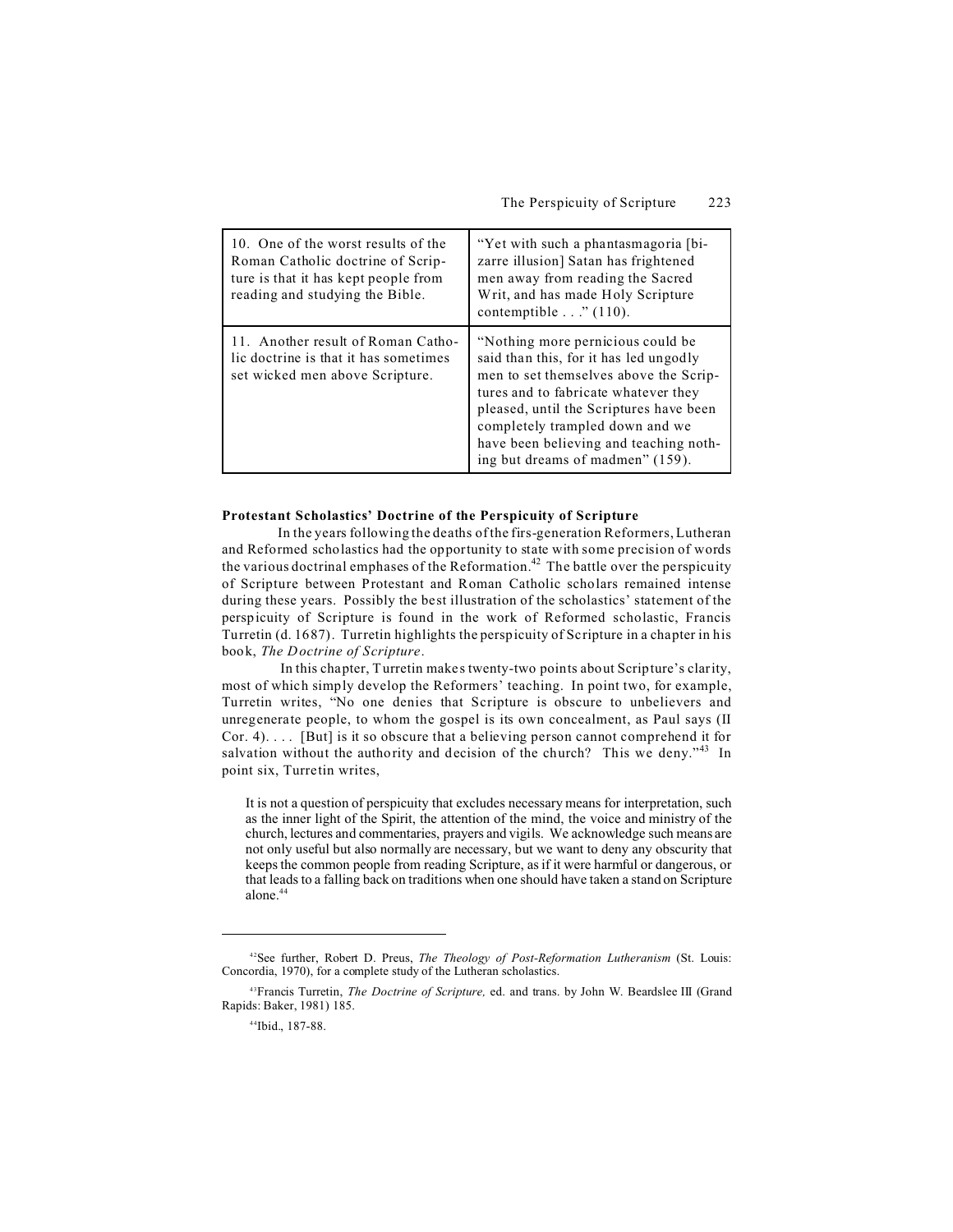Point fifteen reads, "It is one thing for there to be in Scripture difficult passages . . . whose difficulties can be mastered, but another for there to be insuperable . . . difficulties, which cannot be understood no matter how painstakingly they are investigated."<sup>45</sup>

### **German Pietists' Emphasis on the Perspicuity of Scripture**

Contemporary with, and sometimes in conflict with, the scholastics were the Pietists.<sup>46</sup> The Pietists were reformers within the Reformed and Lutheran Churches in the seventeenth and eighteenth centuries who believed that the scholastics had overemphasized the fine points of Protestant theology and underemphasized the necessity of the new birth and practical Christian living.<sup>47</sup> Practical Christian living included the study of the Bible, and this meant an emphasis on the perspicuity of Scripture.

One of the most important of the Lutheran Pietists was Philipp Jakob Spener (d. 1705). In his famous *Pia Desideria*, for example, Spener wrote,

Indeed, it was by a special trick of the cursed devil that things were brought to such a pass in the papacy that all these spiritual functions were assigned solely to the clergy (to whom alone the name "spiritual," which is in actual fact common to all Christians, was therefore arrogantly allotted) and the rest of the Christians were excluded from them, as if it were not proper for laymen diligently to study in the Word of the Lord. . . . This presumptuous monopoly of the clergy, alongside the aforementioned prohibition of Bible reading, is one of the principal means by which papal Rome established its power over poor Christians and still preserves it wherever it has opportunity. . . . Every Christian is bound not only to offer himself and what he has, his prayer, thanksgiving, good works, alms, and so forth, but also industriously to study in the Word of the Lord, with the grace that is given him to teach others, especially those under his own roof.<sup>48</sup>

In a message, "The Necessary and Useful Reading of the Holy Scriptures," Spener refers to Gregory the Great's metaphor:

Scripture is water in which a lamb can touch bottom and walk on it but an elephant must swim. This we can understand in the following sense: A simple person can discover his need in it and come to it even though he can only wade; on the other hand, the person who has greater understanding will meet with so many difficulties in the text that he must swim through them with great struggle, that is, he must turn all his powers toward

<sup>45</sup>Ibid., 191.

<sup>46</sup>The best book-length studies of Pietism in English are still the three works by F. Ernest Stoeffler. See F. Ernest Stoeffler, *The Rise of Evangelical Pietism* (Leiden: Brill, 1971); Stoeffler, *German Pietism During the Eighteenth Century* (Leiden: Brill, 1973); and Stoeffler, ed., *Continental Pietism and Early American Christianity* (Grand Rapids: Eerdmans, 1976).

A helpful compendium of Pietist writings is in print: Peter C. Erb, ed., *Pietists, Selected Writings* (New York: Paulist Press, 1983).

<sup>47</sup>Pietist Lutheran groups who honor Scripture and believe in the necessity of the new birth still exist today—the Association of Free Lutheran Congregations, for example.

<sup>48</sup>Philipp Jakob Spener, "Pia Desideria," in Erb, ed., *Pietists: Selected Writings* 35.